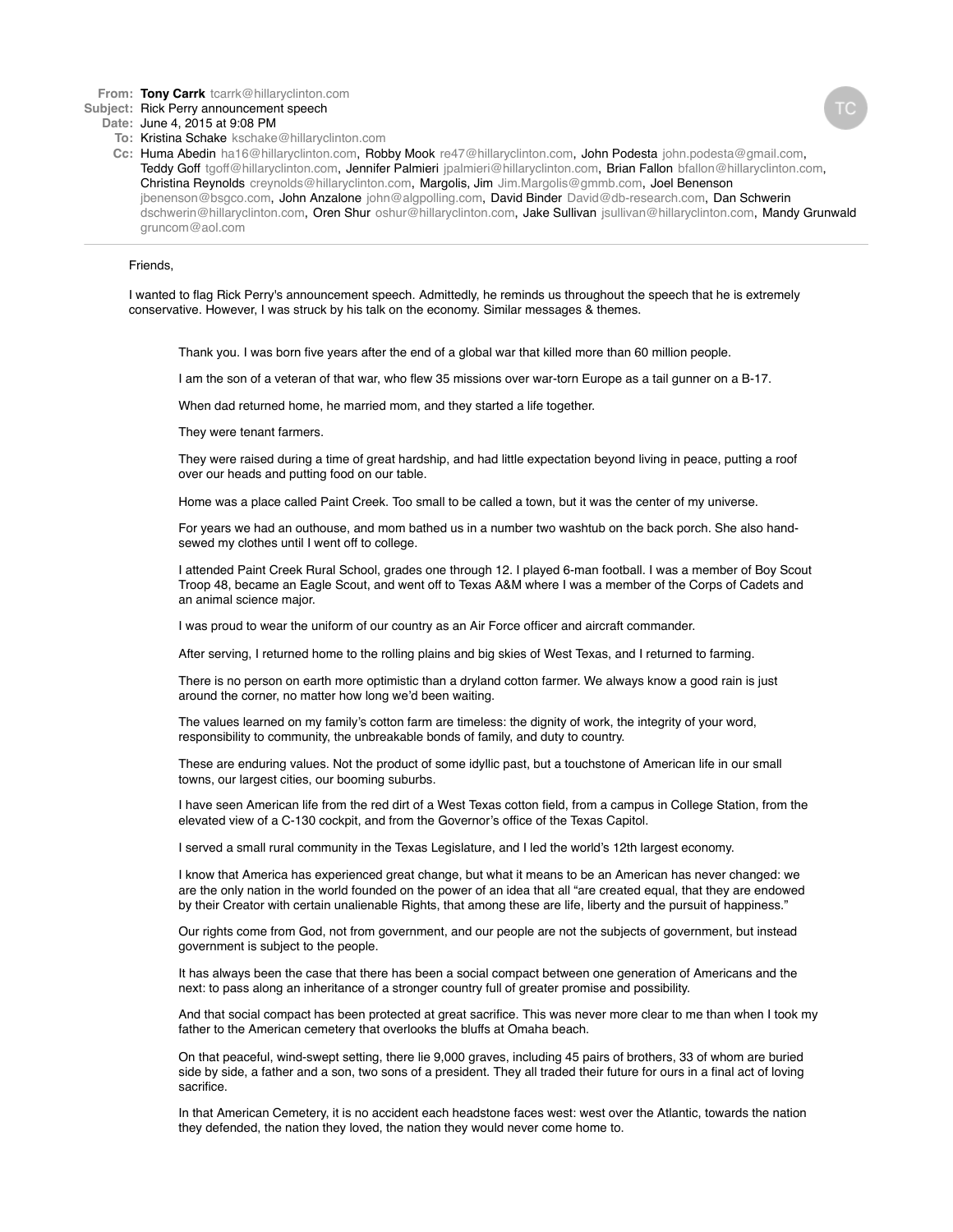It struck me as I stood in the midst of those heroes that they look upon us in silent judgment. And that we must ask ourselves: are we worthy of their sacrifice?

The truth is we are at the end of an era of failed leadership.

We have been led by a divider who has sliced and diced the electorate, pitting American against American for political purposes.

Six years into the so-called recovery, and our economy is barely growing. This winter, it actually got smaller.

Our economic slowdown is not inevitable, it is the direct result of bad economic policy.

The president's tax and regulatory policies have slammed shut the door of opportunity for the average American trying to climb the economic ladder, resigning the middle class to stagnant wages, personal debt, and deferred dreams.

Weakness at home has led to weakness abroad.

The world has descended into a chaos of this president's own making, while his White House loyalists construct an alternative universe where ISIS is contained and Ramadi is merely a "setback" – where the nature of the enemy can't be acknowledged for fear of causing offense, where the world's largest state sponsor of terrorism, the Islamic Republic of Iran, can be trusted to live up to a nuclear agreement.

No decision has done more harm than the president's withdrawal of American troops from Iraq.

Let no one be mistaken, leaders of both parties have made grave mistakes in Iraq. But in January, 2009 – when Barack Obama became Commander-in-Chief – Iraq had been largely pacified.

America had won the war. But our president failed to secure the peace.

How callous it seems now as cities once secured with American blood are now being taken by America's enemies, all because of a campaign slogan.

I saw during Vietnam a war where politicians didn't keep faith with the sacrifices and courage of America's fighting men and women, where men were ordered into combat without the full support of their civilian commanders.

To see it happen again, 40 years later, because of political gamesmanship and dishonesty, is a national disgrace.

But my friends, we are a resilient country. We have been through a Civil War, we've been through two world wars, we've made it through a Great Depression – we even made it through Jimmy Carter. We will make it through the Obama years.

The fundamental nature of this country is our people never stay knocked down. We get back up, we dust ourselves off, and we move forward. And we will again.

I want to share some important truths with my fellow Americans, starting with this truth: we don't have to settle for a world in chaos or an America that shrinks from its responsibilities.

We don't have to apologize for American exceptionalism, or western values.

We don't have to accept slow growth that leaves behind the middle class, and leaves millions of Americans out of work.

We don't have to settle for crumbling bureaucracies that target taxpayers and harm our veterans.

And we don't have to resign ourselves to debt, decay and slow growth.

We have the power to make things new again. To project American strength again, to get our economy going again.

And that is why today I am running for the presidency of the United States of America.

It is time to create real jobs, to raise wages, to create opportunity for all. To give every citizen a stake in this country. To restore hope, real hope to forgotten Americans, millions of middle class families who have given up hope of getting ahead, millions of workers who have given up hope of finding a job.

Yes, it's time for a reset, time to reset the relationship between government and citizen.

Think of the arrogance of Washington, DC, representing itself as some beacon of wisdom, with policies smothering this vast land with no regard for what makes each state and community unique. That's just wrong.

We need to return power to the states, and freedom to the individual.

Today our citizens and entrepreneurs are burdened by over-regulation and unspeakable debt.

Debt is not just a fiscal nightmare, it is a moral failure. Let me speak to the millennial generation: massive debt, passed on from our generation to yours, is a breaking of the social compact.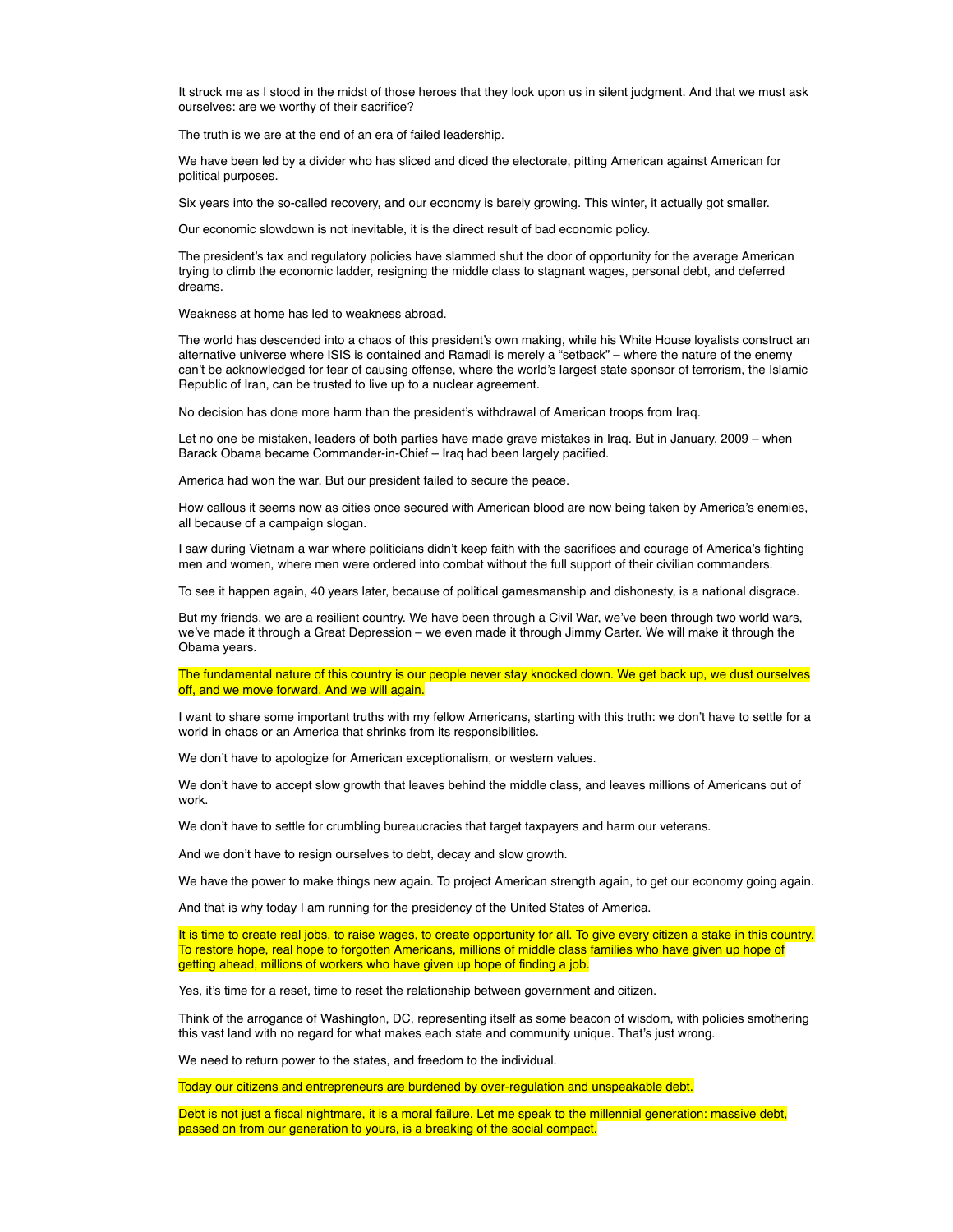You deserve better. I am going to offer a responsible plan to fix the entitlement system, and to stop this theft from your generation.

To those forgotten Americans drowning in personal debt, working harder for wages that don't keep up with the rising cost of living, I come here today to say your voice is heard.

I know you face rising health care costs, rising child care costs, skyrocketing tuition costs, and mounting student loan debt. I hear you, and I am going to do something about it.

To the one in five children in families on food stamps, to the one in seven Americans living in poverty, to the one in ten workers who are unemployed, under-employed or given up hope of finding a job: I hear you, you are not forgotten.

I am running to be your president.

For small businesses on Main Street struggling to just get by, smothered by regulations, targeted by Dodd-Frank: I hear you, you're not forgotten. Your time is coming.

The American People see a rigged game, where insiders get rich, and the middle class pays the tab.

There is something wrong when the Dow is near record highs, and businesses on Main Street can't even get a loan.

Since when did capitalism involve the elimination of risk for the biggest banks while regulations strangle our community banks?

Capitalism is not corporatism. It is not a guarantee of reward without risk. It is not about Wall Street at the expense of Main Street.

The reason I am running for president is I know for certain our country's best days lie ahead. There is nothing wrong in America today that cannot be fixed with new leadership.

We are just a few good decisions away from unleashing economic growth, and reviving the American Dream.

We need to fix a tax code riddled with loopholes that sends jobs overseas and punishes success.

We have the highest corporate tax rate in the western world. It is time to reduce the rate, bring jobs home and lift wages for working families.

By the time this Administration has finished with its experiment in big government, they will have added more than 600,000 pages of new regulations to the Federal Register.

On my first day in office, I will issue an immediate freeze on all pending regulations from the Obama administration. That same day, I will send to Congress a comprehensive reform and rollback of job-killing mandates created by Obamacare, Dodd-Frank and other Obama-era policies.

Agencies will have to live under strict regulatory budgets. And health insurers will have to earn the right to your money, instead of lobbying Washington to force you to hand it over.

On day one, I will also sign an executive order approving the construction of the Keystone Pipeline.

Energy is vital to our economy, and to our national security. On day one, I will sign an executive order authorizing the export of American natural gas and oil, freeing our European allies from dependence on Russia's energy supplies.

Vladimir Putin uses energy to hold our allies hostage. If energy is going to be used as a weapon, I say America must have the largest arsenal.

We will unleash an era of economic growth, and limitless opportunity. We will rebuild American industry. And we will lift wages for American workers.

It can be done because it has been done in Texas.

During my 14 years as governor, Texas companies created almost one-third of all new American jobs.

In the last seven years of my tenure, Texas created 1.5 million new jobs. Without Texas, America would have lost 400,000 jobs.

We were the engine of growth because we had a simple formula: control taxes and spending, implement smart regulations, invest in an educated workforce, and stop frivolous lawsuits.

Texas now has the second highest high school graduation rate in the country and the highest graduation rates for African-American and Hispanic students.

We led the nation in exports, including high-tech exports. We passed historic tax relief, and I was proud to sign balanced budgets for 14 years.

We not only created opportunity, we stood for law and order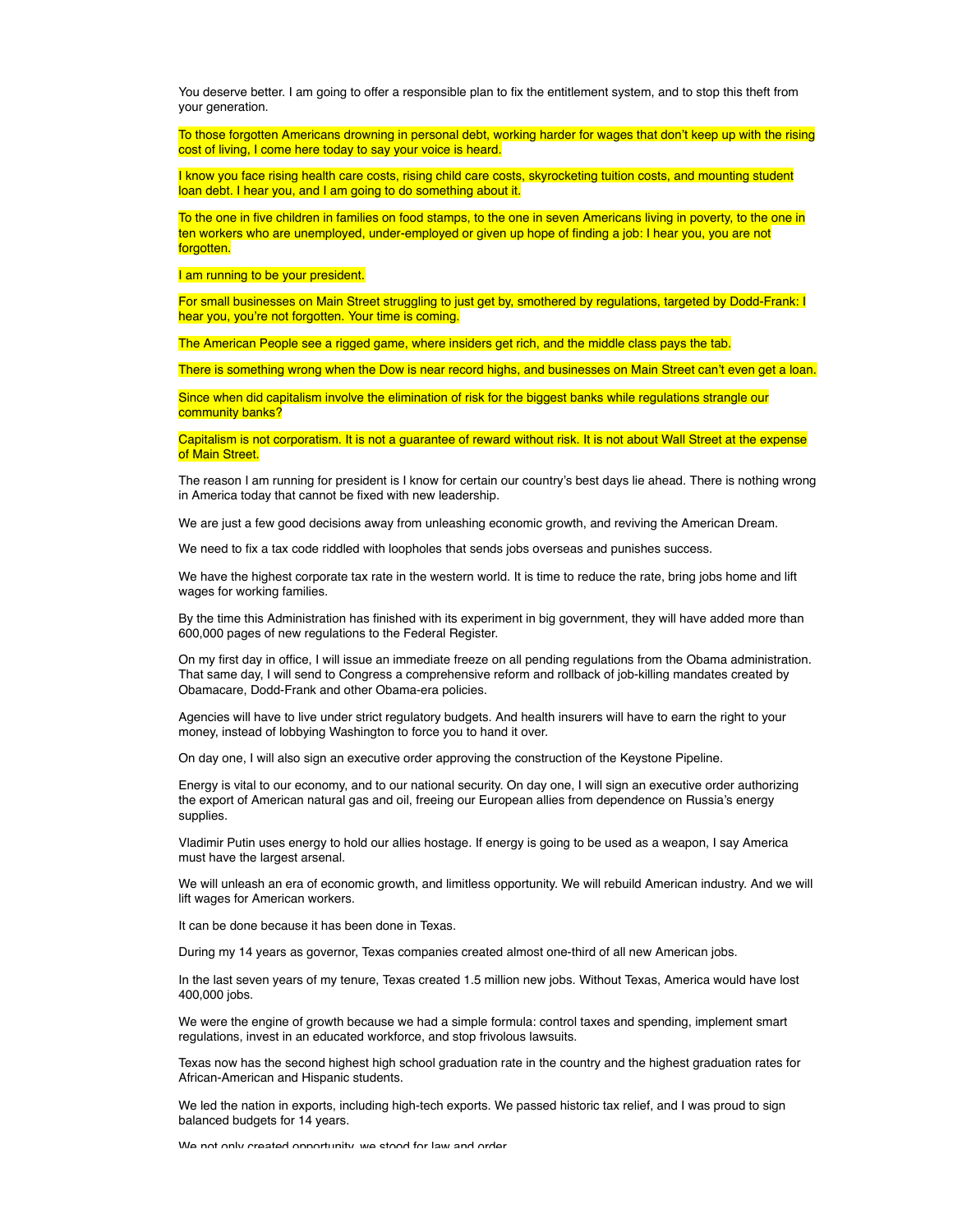We not only created opportunity, we stood for law and order.

When there was a crisis at our border last year and the president refused my invitation to see the challenge that we faced, I told him, "Mr. President, if you won't secure the border, Texas will."

Because of the threat posed by drug cartels and trans-national gangs, I deployed the Texas National Guard.

The policy worked. Apprehensions declined by 74 percent. If you elect me your president, I will secure this border.

Homeland security begins with border security. The most basic compact between a president and the people is to keep the country safe.

The great lesson of history is strength and resolve bring peace and order, and weakness and vacillation invite chaos and conflict.

My very first act as president will be to rescind any agreement with Iran that legitimizes their quest to get a nuclear weapon.

Now is the time for clear-sighted, proven leadership. We have seen what happens when we elect a president based on media acclaim rather than a record of accomplishment.

This will be a "show-me, don't tell me" election, where voters look past the rhetoric to the real record.

The question of every candidate will be this one: when have you led? Leadership is not a speech on the senate floor, it's not what you say, it's what you do.

And we will not find the kind of leadership needed to revitalize the country by looking to the political class in Washington.

I have been tested. I have led the most successful state in America. I have dealt with crisis after crisis – from the disintegration of a space shuttle, to Hurricanes Katrina, Rita and Ike, to the crisis at the border, and the first diagnosis of Ebola in America.

I have brought together first responders, charities and people of faith to house and heal vulnerable citizens dealing with tragedy.

The spirit of compassion demonstrated by Texans is alive all across America today. While we have experienced a deficit in leadership, among the American People there is a surplus of spirit.

And among our great people, there is a spirit of selflessness – that we live to make the world better for our children, and not just ourselves.

It was said that when King George the Third asked what General Washington would do upon winning the war, he was told he would return to his farm and relinquish power. To that, the monarch replied, if he did that, he would be the greatest man of his age.

George Washington lived in the service of a cause greater than self.

If anyone is wondering if America still possesses the character of selfless heroes, I am here to say, "Yes, I am surrounded by such heroes."

They are of different generations, but they are woven together by the same thread of selfless sacrifice.

They are heroes like Medal of Honor Recipient Mike Thornton, who survived an ambush by enemy forces in Vietnam, and made it back to the safety of a water rescue, only to find out a fellow team member had been left behind, presumed dead.

He didn't leave though, he returned through enemy fire and retrieved Lieutenant Norris who was still alive – and then swam for two hours keeping his wounded teammate afloat until they were rescued.

Heroes like Marcus Luttrell, who survived a savage attack on the side of a mountain in Afghanistan, losing his three teammates and 16 fellow warriors shot down trying to rescue him.

He is not just the lone survivor, to Anita and me he is a second son.

And Taya Kyle, who suffered the deep loss of her husband Chris, an American hero. When I think of Taya Kyle, I think of a brave woman who carries not just the lofty burden of Chris' legacy, but the grief of every family who has lost a loved one to the great tragedy of war, or its difficult aftermath. Anita and I want to thank her for her tremendous courage.

America is an extraordinary country. Our greatness lies not in our government, but in our people.

Each day Americans demonstrate tremendous courage. But many of those Americans have been knocked down and are looking for a second chance.

Let's give them that chance. Let's give them real leadership. Let's give them a future greater than the greatest days